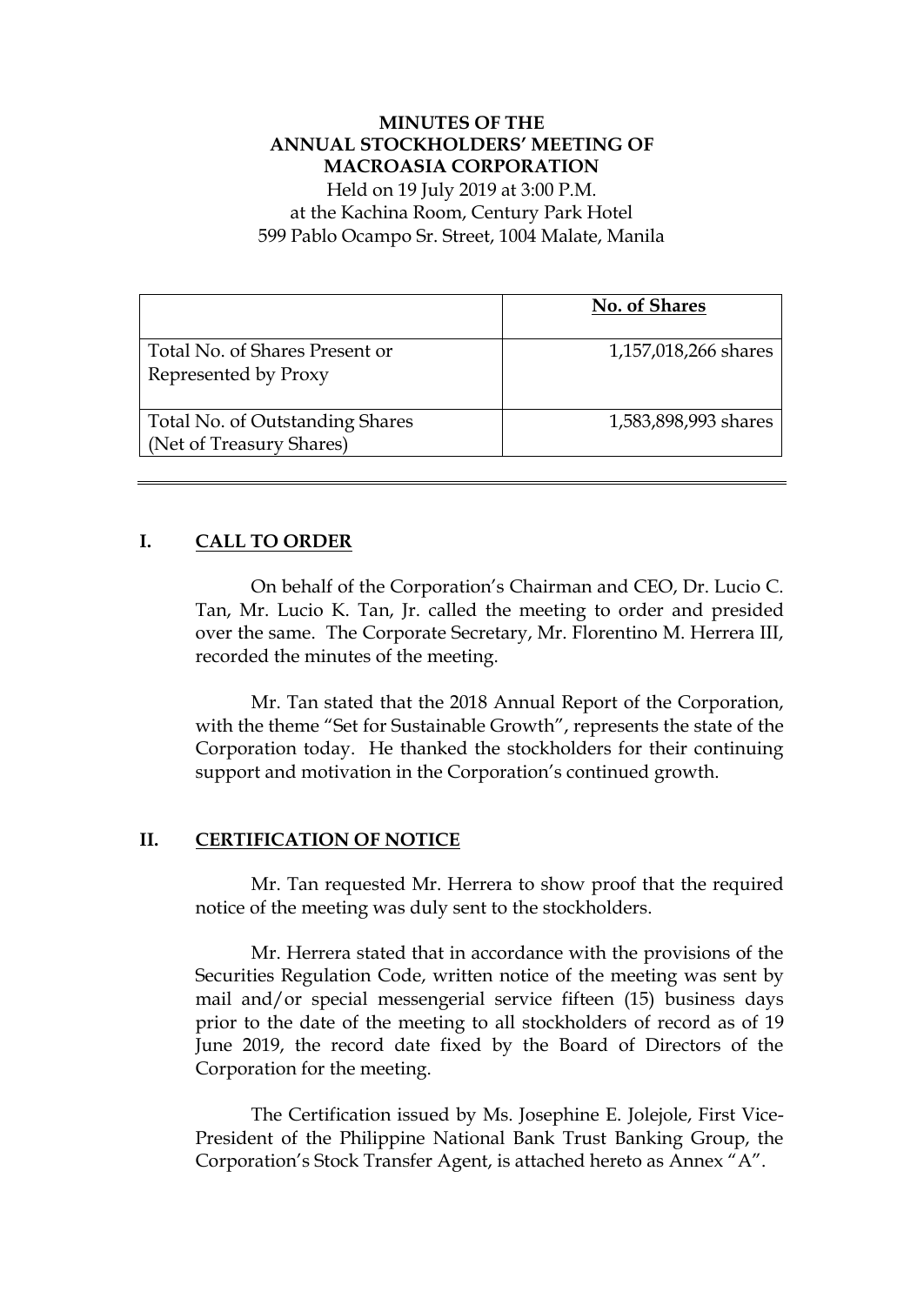Mr. Herrera thereafter certified that notice of the meeting was duly sent to the stockholders.

#### **III. CERTIFICATION OF QUORUM**

Mr. Tan then requested Mr. Herrera to certify the existence of a quorum for the valid transaction of business at today's meeting.

Mr. Herrera stated that based on the attendance record and the proxies and/or powers of attorney on hand, stockholders owning One Billion One Hundred Fifty Seven Million Eighteen Thousand Two Hundred Sixty Six (1,157,018,266) shares representing 73.04% of the total outstanding shares of the Corporation were present or represented in the meeting.

Mr. Herrera stated that the proxy forms of Citibank, Standard Chartered Bank and Deutsche Bank AG Manila Branch have voting instructions on certain agenda items.

Mr. Herrera thereafter certified that a quorum existed for the valid transaction of business.

## **IV. APPROVAL OF THE MINUTES OF THE 2018 ANNUAL STOCKHOLDERS' MEETING HELD ON 20 JULY 2018**

Mr. Tan then proceeded to the next item in the Agenda, which pertains to the approval of the Minutes of the Annual Stockholders' Meeting ("ASM") held on 20 July 2018.

Mr. Maximo C. Flores moved for the approval of the Minutes of the ASM held on 20 July 2018. Mr. Cesar C. Garcia duly seconded the motion.

The Corporate Secretary was then instructed to reflect in the Minutes the votes cast, as follows:

| or               | .eainst | bstain |
|------------------|---------|--------|
| 1, 153, 132, 566 | ----    |        |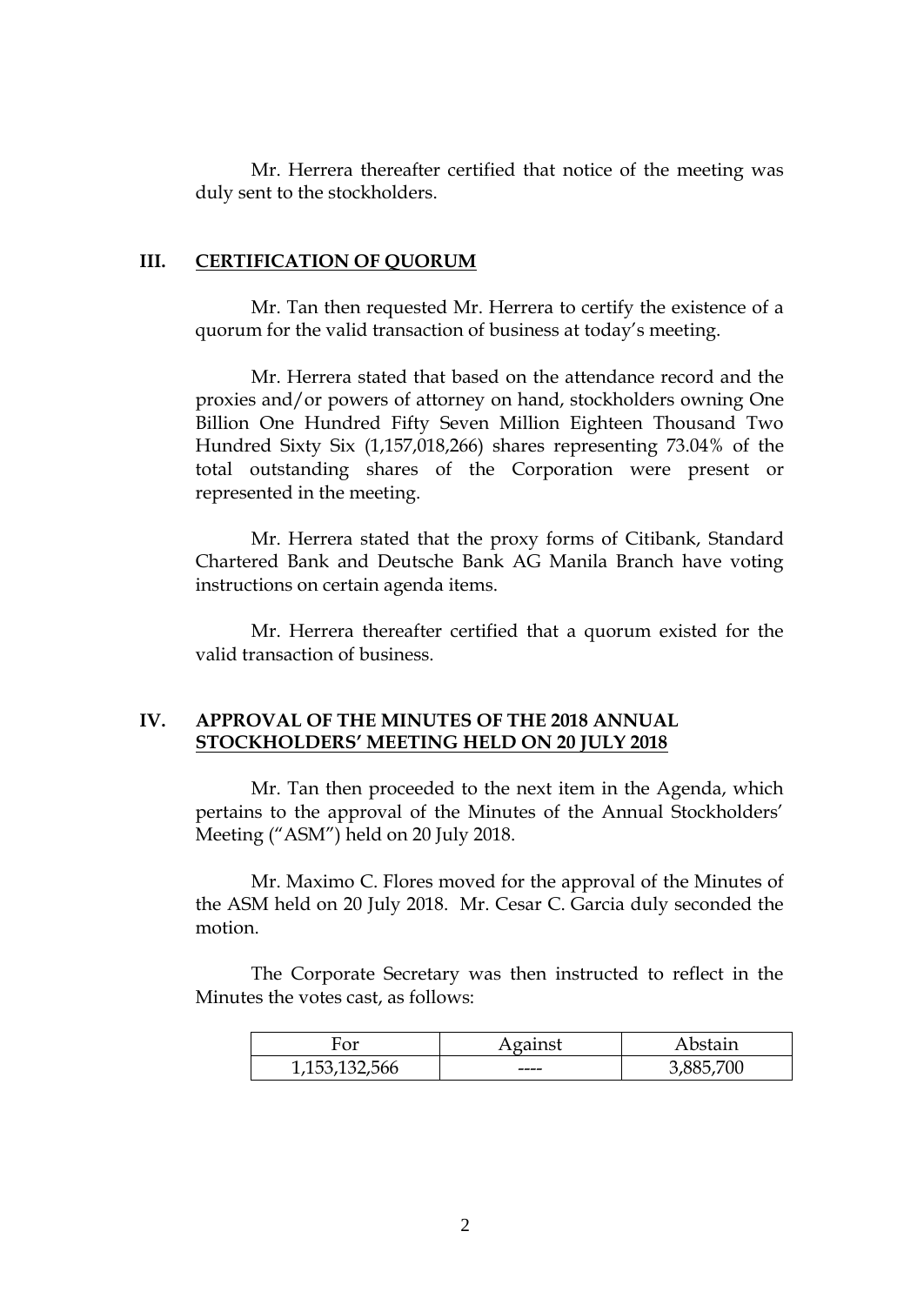### **V. MANAGEMENT REPORT**

Mr. Joseph T. Chua, President and Chief Operating Officer, reported on the results of operations of the Corporation and its subsidiaries and presented the Business Outlook for 2019. A copy of the President's Report is attached hereto as Annex "B".

The Corporation's Chief Financial Officer, Mr. Amador T. Sendin, thereafter presented the Financial Report for the year ended 31 December 2018. A copy of the Financial Report is attached hereto as Annex "C".

After presentation of the aforesaid reports, Mr. Tan opened the floor for questions or points of clarification from the stockholders.

Since no questions were raised, Mr. Garcia moved for the notation and approval of the Annual Report for 2018. Mr. Flores duly seconded the motion.

There being no objections, the motion was approved, as follows:

"**RESOLVED**, That the Corporation's Annual Report for 2018 be noted and approved."

The Corporate Secretary was then instructed to reflect in the Minutes that the motion was unanimously approved:

| ∼<br>"UI           | $-220$ | $-1$<br>.<br>. |
|--------------------|--------|----------------|
| ь<br>76 V V<br>ᅩノㅗ | ----   | ----           |

### **VI. APPROVAL OF THE AUDITED FINANCIAL STATEMENTS FOR THE YEAR ENDED 31 DECEMBER 2018 .**

Mr. Tan presented for the approval of the stockholders the Audited Financial Statements of the Corporation for the year ended 31 December 2018.

Mr. Jose Norberto B. Sanchez moved for the approval of the Audited Financial Statements of the Corporation for the year ended 31 December 2018. Ms. Isabella P. Palma duly seconded the motion.

There being no objections, the motion was approved, as follows: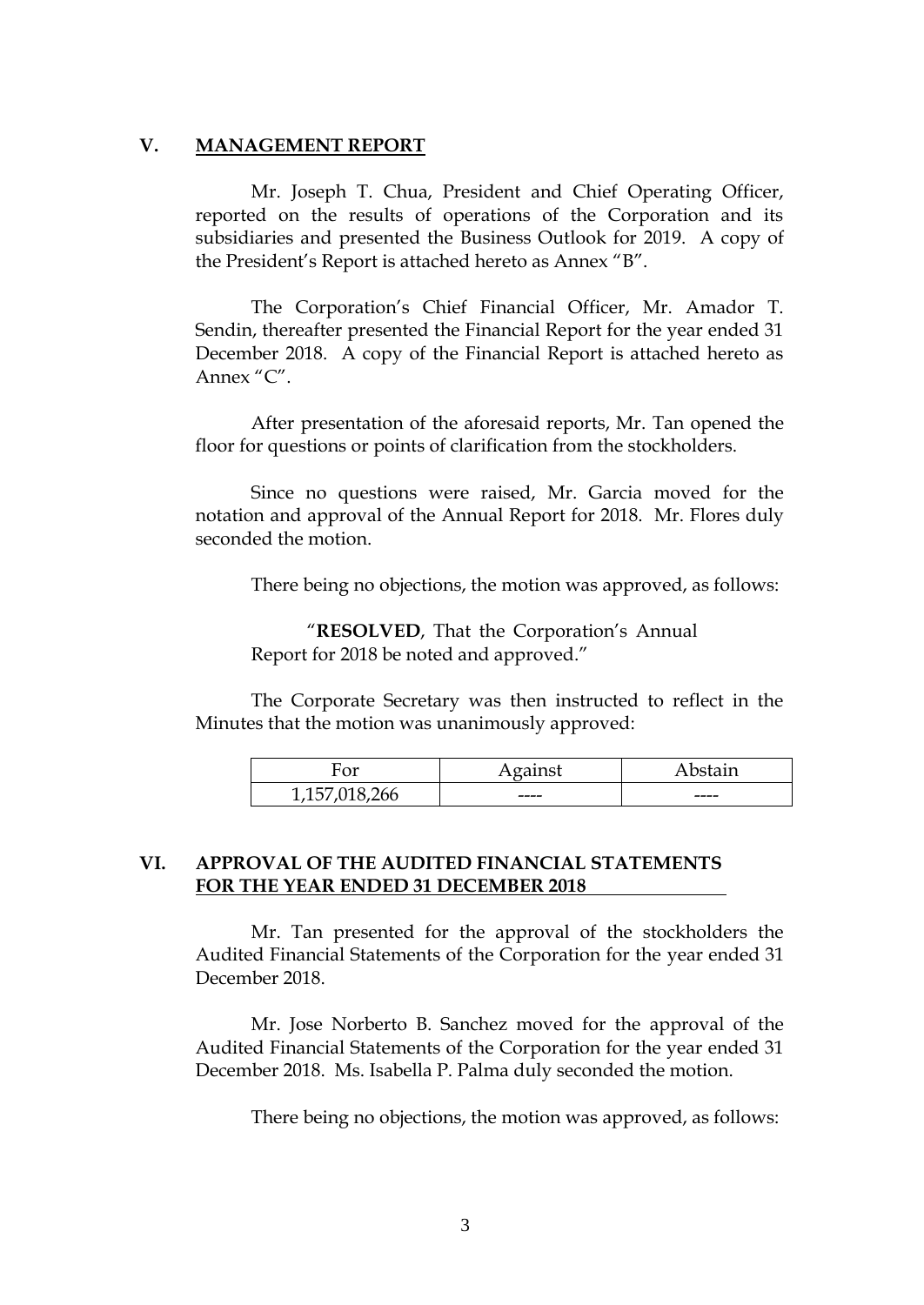"**RESOLVED**, That the Audited Financial Statements of the Corporation for the year ending 31 December 2018 be, as it is hereby approved."

The Corporate Secretary was then instructed to reflect in the Minutes that the motion was unanimously approved:

| $\mathbf{v}$               |      | $-1$<br>التقاسير<br>-- |
|----------------------------|------|------------------------|
| ∽<br>'nh<br>- 1<br>∸∽<br>ັ | ---- | ----                   |

# **VII. AMENDMENT OF BY-LAWS TO CHANGE THE DATE OF THE ANNUAL STOCKHOLDERS' MEETING .**

Mr. Tan presented for the approval of the stockholders the amendment of the By-Laws of the Corporation to change the date of the Annual Stockholders' Meeting.

Mr. Tan then requested Mr. Herrera to explain this item to the stockholders.

Mr. Herrera informed the stockholders that the Board of Directors, during its meeting held on 14 March 2019, approved the amendment to Article II, Section 2.01 of the By-Laws of the Corporation to change the date of the Annual Stockholders' Meeting from "3rd Friday of July" to "2nd Friday of May".

Mr. Alfredo Abueg, Jr., a stockholder, inquired why the Annual Stockholder's Meeting was being moved to the 2nd Friday of May.

Mr. Sendin explained that the purpose of the earlier date of the Annual Stockholders' Meeting was to make the Annual Report more relevant to the stockholders. He explained that the Annual Report is submitted to the Securities and Exchange Commission on or before the 15th day of April every year. Thus, moving the date of the Annual Stockholders' Meeting closer to the date of submission of the Annual Report will be beneficial to the stockholders.

Mr. Abueg commented that most of the stockholders have investments in other listed companies. As such, he informed the Board of Directors that they will find it difficult to attend more than one stockholders' meeting in April and May.

He also commented that it would be more beneficial to the stockholders if, apart from mailing and posting the Annual Report on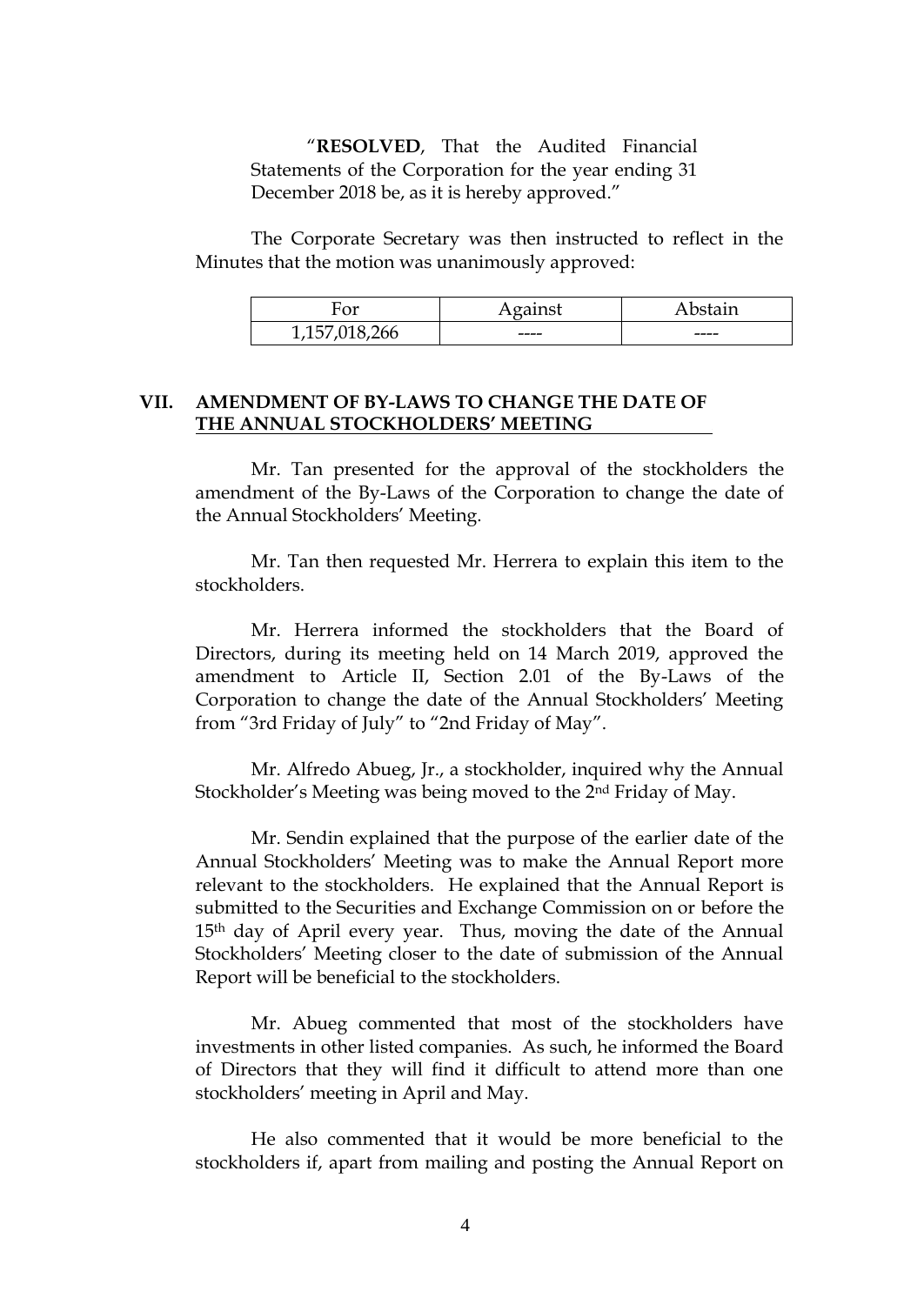the Corporation's website, actual hard copies should be given to the stockholders before the start of the meeting.

He thereafter congratulated the Board of Directors and Management for the Corporation's financial performance in the past two (2) years, and stated that the stockholders were looking forward to the continued growth of the Corporation.

Mr. Herrera, speaking on behalf of the Chairman of the meeting, stated that the Board would consider changing the date of the Annual Stockholders Meeting. As a compromise, instead of changing the date of the Annual Stockholders' Meeting to the 2nd Friday of May, the Board may consider changing it to the last Friday of May.

Consequently, the approval by the stockholders of the change in the date of the Annual Stockholders' Meeting was deferred.

# **VIII. APPROVAL, CONFIRMATION AND RATIFICATION OF ALL ACTS, PROCEEDINGS AND RESOLUTIONS OF THE BOARD OF DIRECTORS AND MANAGEMENT .**

Mr. Tan then proceeded to the next item on the Agenda, which pertains to the approval, confirmation and ratification of all acts, proceedings and resolutions of the Board of Directors and Management of the Corporation since the last Annual Stockholders' Meeting held on 20 July 2018.

Mr. Garcia moved for the approval, confirmation and ratification of all acts, proceedings and resolutions of the Board of Directors and Management of the Corporation since the last Annual Stockholders' Meeting held on 20 July 2018. Mr. Sanchez duly seconded the motion.

There being no objections, the motion was approved, as follows:

"**RESOLVED**, That all acts, proceedings and resolutions of the Board of Directors and of Management since the last Annual Stockholders' Meeting held on 20 July 2018 up to today's meeting be, as they are hereby approved, confirmed and ratified."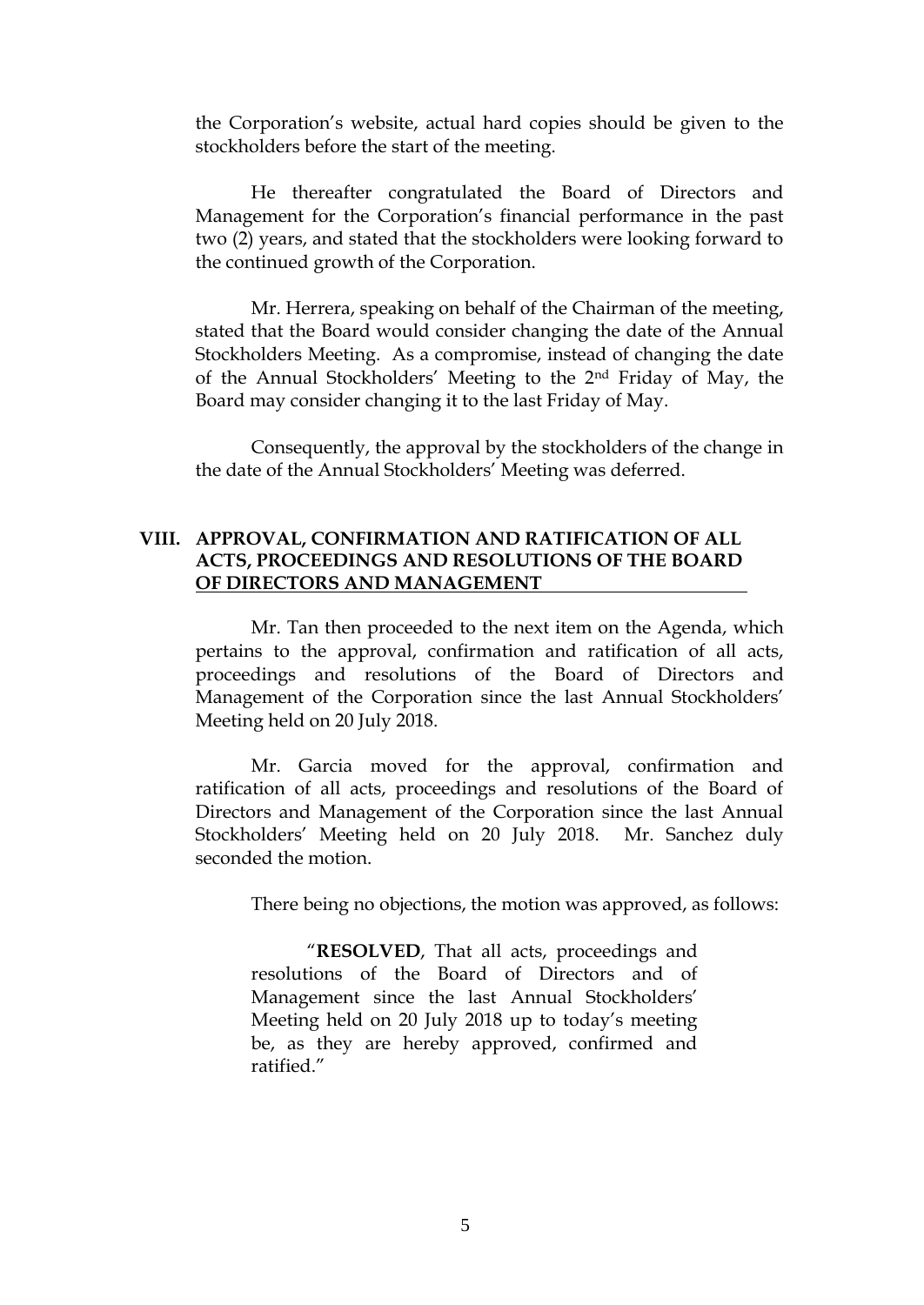The Corporate Secretary was then instructed to reflect in the Minutes that the motion was unanimously approved:

| $\sim$<br>vμ                                       | $\sim$ $\sim$ $\sim$ | $\sim$ - $\sim$ |
|----------------------------------------------------|----------------------|-----------------|
| 566<br>$\overline{\phantom{a}}$<br>7∸∪∪<br>∸∽<br>ັ | ----                 | ----            |

### **IX. ELECTION OF DIRECTORS**

Mr. Tan stated that the Articles of Incorporation of the Corporation provides for eleven (11) directors. The Manual on Corporate Governance of the Corporation, on the other hand, provides that there shall be at least three (3) independent directors.

Mr. Tan then requested the Corporate Secretary to explain the procedure for the nomination and election of the directors.

Mr. Herrera explained that under the Corporation's By-Laws and Manual on Corporate Governance, the nomination of the Corporation's directors shall be conducted by the Corporate Governance Committee. All recommendations shall be signed by the nominating stockholders together with the acceptance and conformity of the would-be nominees and shall be submitted to the Corporate Governance Committee and the Corporate Secretary at least thirty (30) days before the date of the Annual Stockholders' Meeting.

The Corporate Governance Committee pre-screens the qualifications and thereafter prepares the Final List of Candidates. Only nominees whose names appear on the Final List of Candidates shall be eligible for election as directors.

Mr. Herrera reported that the Corporate Governance Committee approved the following nominees for election as members of the Board of Directors of the Corporation for 2019-2020:

| Dr. Lucio C. Tan                        |
|-----------------------------------------|
| Carmen K. Tan                           |
| Lucio K. Tan, Jr.                       |
| Michael G. Tan                          |
| Joseph T. Chua                          |
| Vivienne K. Tan                         |
| Rex Vincent Young                       |
| Johnip G. Cua (Independent Director)    |
| Ben C. Tiu (Independent Director)       |
| Marixi R. Prieto (Independent Director) |
| Samuel C. Uy (Independent Director)     |
|                                         |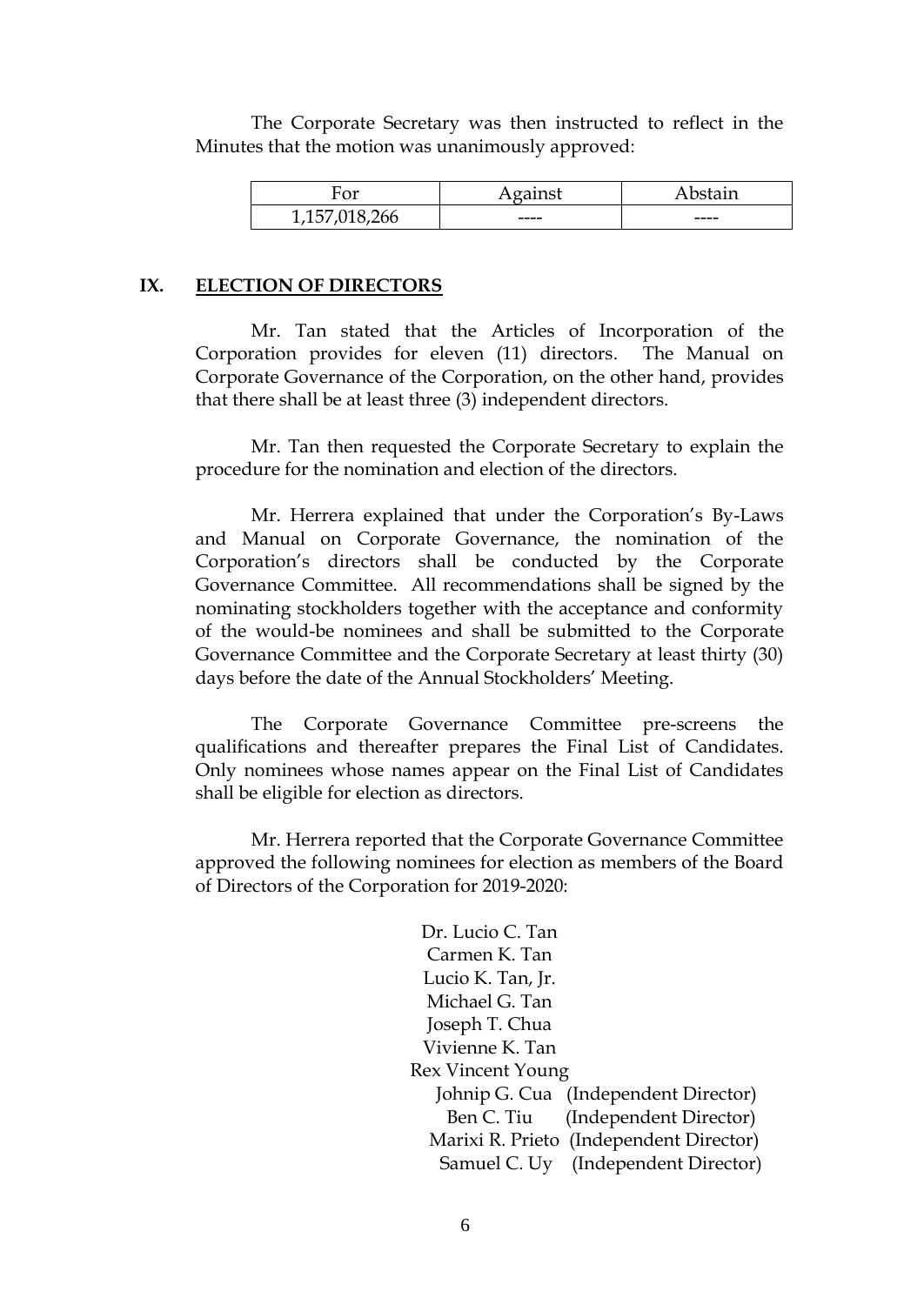Upon motion made by Mr. Flores which was duly seconded by Mr. Sanchez, and taking into consideration the voting instructions received through proxy forms submitted to the Office of the Corporate Secretary, Mr. Tan declared the Eleven (11) nominees with the highest number of votes as the duly elected members of the Board of Directors until the election and qualification of their successors.

| <b>Nominees</b>                            | For           | Against    |
|--------------------------------------------|---------------|------------|
| Dr. Lucio C. Tan                           | 1,141,207,641 | 15,810,625 |
| Carmen K. Tan                              | 1,142,966,891 | 14,051,375 |
| Lucio K. Tan, Jr.                          | 1,141,207,641 | 15,810,625 |
| Michael G. Tan                             | 1,141,207,641 | 15,810,625 |
| Joseph T. Chua                             | 1,150,336,526 | 6,681,740  |
| Vivienne K. Tan                            | 1,142,966,891 | 14,051,375 |
| Rex Vincent Young                          | 1,142,966,891 | 14,051,375 |
| Johnip G. Cua<br>(Independent Director)    | 1,149,648,631 | 7,369,635  |
| (Independent Director)<br>Ben C. Tiu       | 1,157,018,266 |            |
| Marixi R. Prieto<br>(Independent Director) | 1,157,018,266 |            |
| (Independent Director)<br>Samuel C. Uy     | 1,157,018,266 |            |

The Corporate Secretary was instructed to reflect in the Minutes the tabulation of votes, as follows:

### **X. APPOINTMENT OF EXTERNAL AUDITOR**

Mr. Tan then proceeded to the appointment of the external auditor of the Corporation for the ensuing year.

Mr. Tan stated that the Audit Committee recommended the reappointment of SGV & Co. as the external auditor of the Corporation for the ensuing year.

Mr. Baluca nominated SGV & Co. as the external auditor of the Corporation for the ensuing year and thereafter moved that the nomination be closed. Mr. Garcia duly seconded the nomination.

There being no objections, the Corporate Secretary was thereafter instructed to reflect in the Minutes that the reappointment of SGV was unanimously approved:

| ⌒<br>$\mathbf{v}$      | $\sim$ $\sim$ $\sim$ | $-1 - 1$ |
|------------------------|----------------------|----------|
| ъ.<br>018,200<br>1/10/ | ----                 | ----     |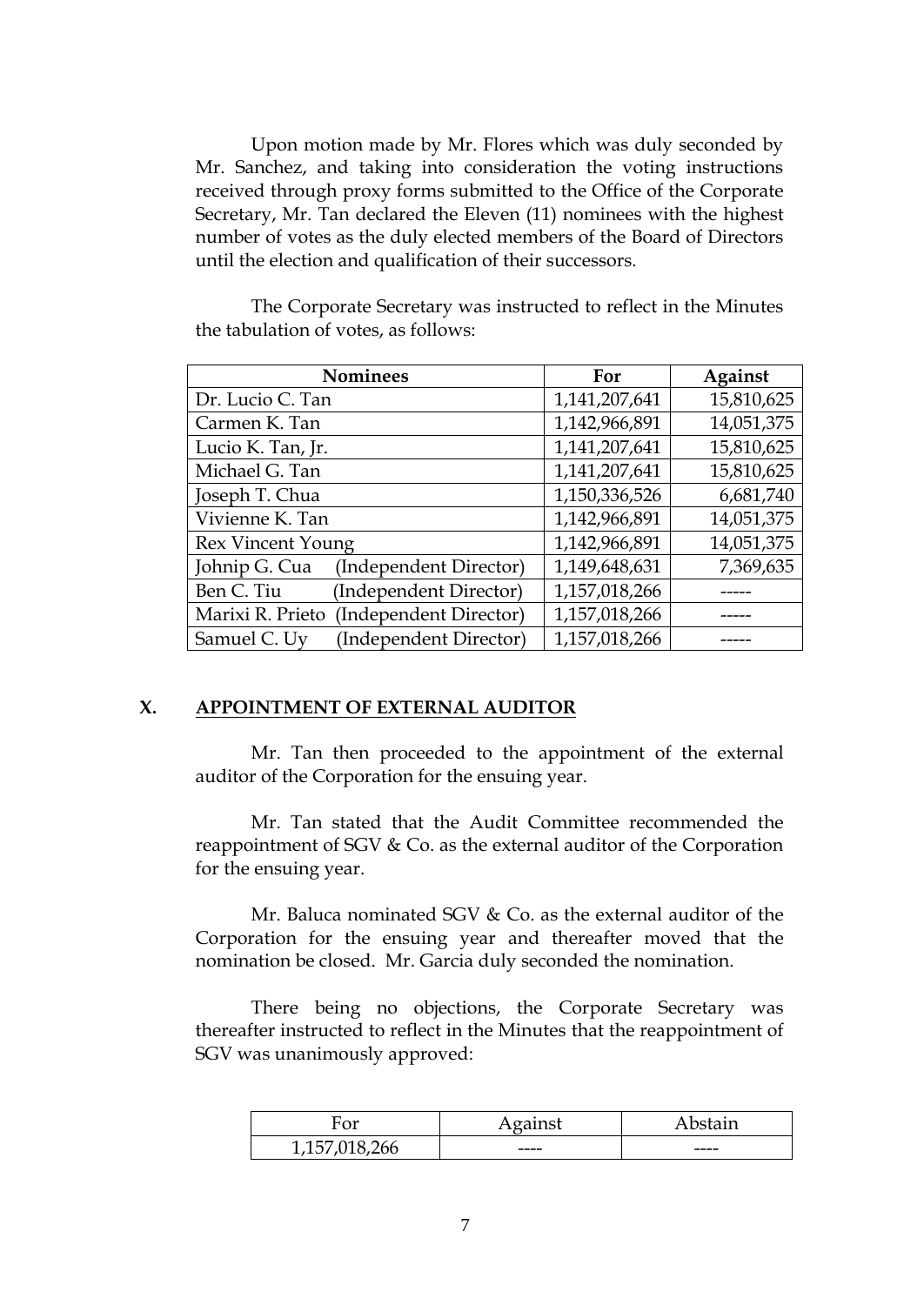# **XI. ADJOURNMENT**

There being no other matters to discuss, upon motion made by Mr. Sanchez and duly seconded by Ms. Palma, the Annual Stockholders' Meeting was adjourned.

CERTIFIED CORRECT:

 **FLORENTINO M. HERRERA III** Corporate Secretary

**ATTEST:**

 **LUCIO K. TAN, JR.** Chairman of the Meeting

ashmin 071919 LTC 2019/MAC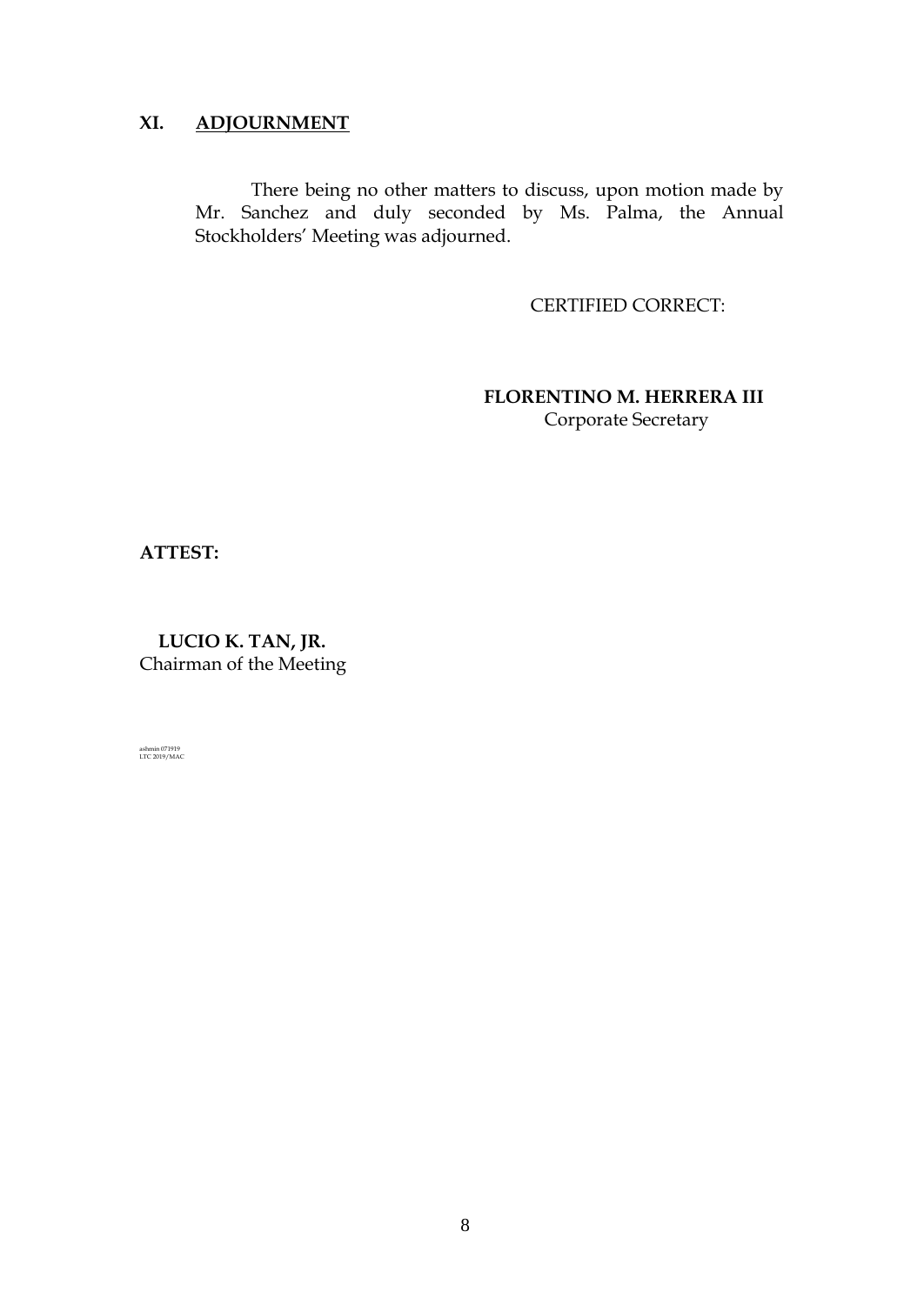



**Philippine National Bank Trust Banking Group** Trunk Lines: 526-3131 / 891-6040 local 2307

July 24, 2019

**MACROASIA CORPORATION** 12/F Allied Bank Center 6754 Ayala Avenue, Makati City

Attention  $\mathcal{L}^{\mathcal{L}}$  ,  $\mathcal{L}^{\mathcal{L}}$ MR. AMADOR T. SENDIN **Chief Financial Officer** VP- Administration & Business Development

Gentlemen :

Relative to Annual Stockholders' Meeting of MacroAsia Corporation last July 19, 2019, we hereby certify that the CDs containing Shareholder Information package together with Proxy Form were sent to 123 stockholders and 118 PCD Beneficial Owners as of record date, June 21, 2019.

Very truly yours,

**HINE E. JOLEJOLE** ice-P/resident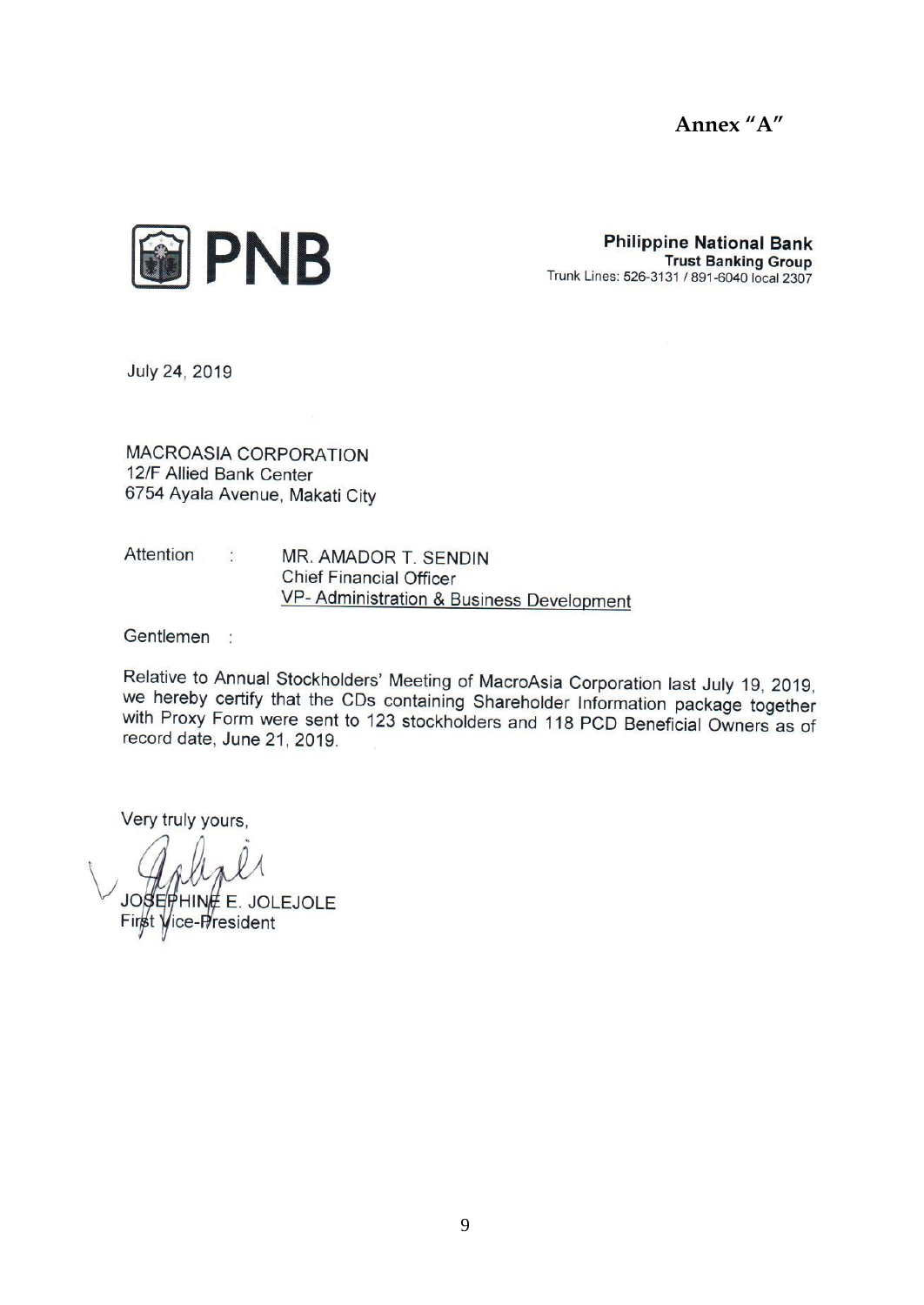**Annex "B"**

# **ANNUAL REPORT 2018**

# *PRESIDENT AND COO's MESSAGE*

#### **Dear Stakeholders of MacroAsia,**

MacroAsia is set for sustainable growth! When I reviewed our quarterly results for the last four years up to the end of 2018, our thrust for expansion in our core businesses and new investments is paying off.

For the first time in our history, in the last quarter of 2018, our consolidated net revenues for 3 months breached the P1 billion level. Beyond this achievement, the current operating indicators point to sustainability and continuity of this revenue growth.

Our consolidated net revenues for  $2018$  was  $\text{\textsterling}3.6$  billon,  $23\%$  higher than the  $\text{\textsterling}2.9$ billion booked in 2017. However, 2018 net income was at  $P1.08$  billon, only 2% higher though than the  $P1.06$  billion in 2017. Our subsidiaries had to carry more costs on a temporary basis for our expansion activities that subsequently generated revenues after a few months. But more importantly, this operational expansion will benefit our financials in 2019 and beyond.

I cite the following key developments in 2018 that will have a long-term impact for our Group:

### **1. Aircraft Maintenance, Repair and Overhaul (MRO)**

As Lufthansa Technik Philippines (LTP) celebrated its 18<sup>th</sup> year of operations in 2018, LTP started planning for a new hangar facility in the MacroAsia Special Ecozone in NAIA, for both its base and line maintenance business. As this hangar will have the size of an A380 hangar, it will be able to accommodate multiple aircrafts at the same time.

In 2018, LTP also set up line maintenance stations in Kalibo and Puerto Princesa, further complementing its presence in NAIA, Clark, Cebu and Davao.

Aside from British Airways and Qantas, LTP also secured in 2018, new long-term contracts for A380 repairs for Korean Air, Asiana Airlines and Lufthansa spanning 3 to 10 years.

In 2018, PAL strengthened its partnership with LTP, as PAL expanded its decadelong line maintenance contract to cover new planes like the A350 and A321neo.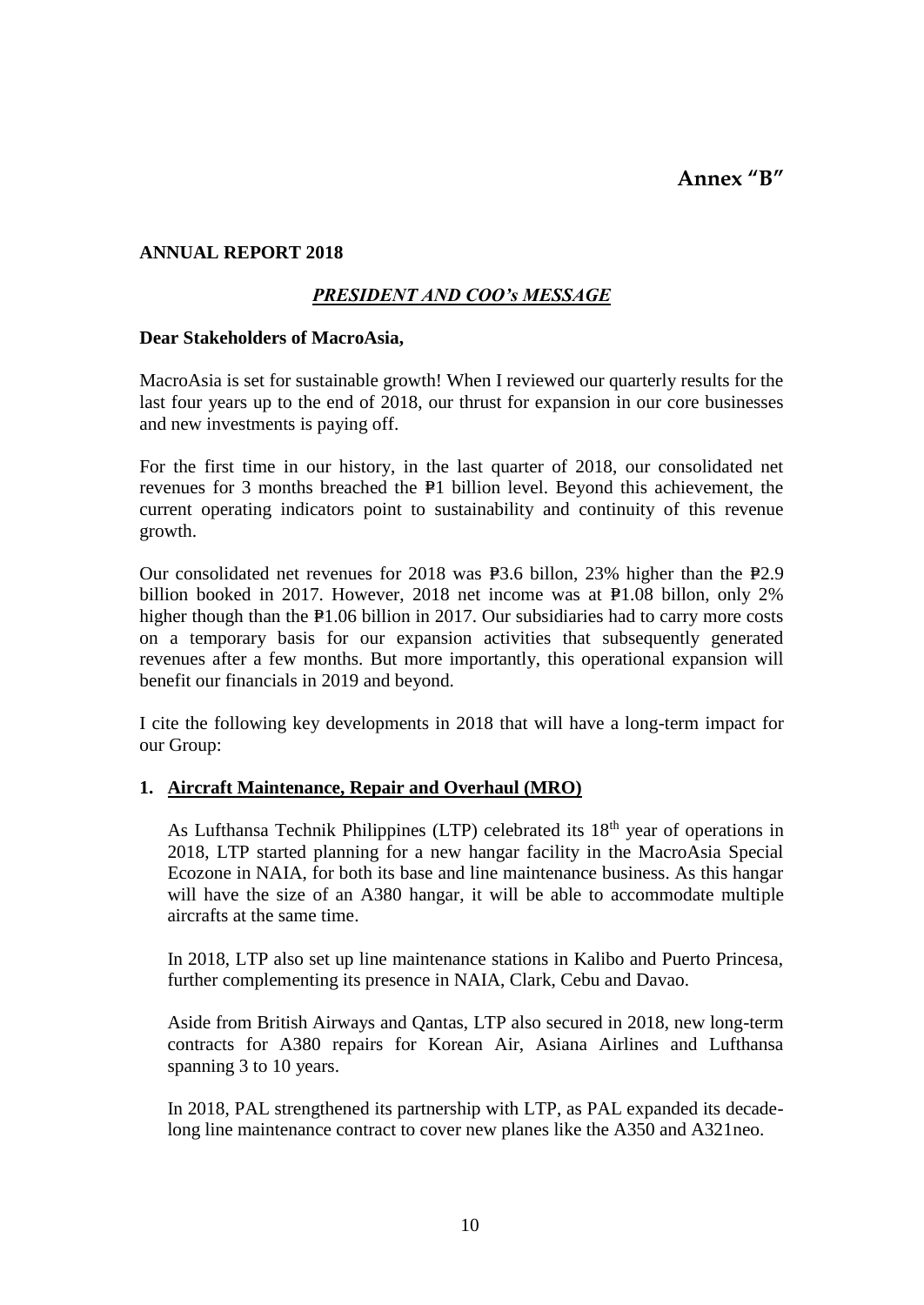LTP also became the sole MRO provider for the Airbus fleet of PAL Express, starting August 2018. LTP took over the line maintenance servicing for the 12 Airbus A320s of PALEx in 2018.

# **2. Catering**

MacroAsia Catering (MACS) gained 3 new clients in 2018, bringing its roster of foreign airline clients to 18. Two new clients were gained from a catering competitor while the third client is a new airline flying into NAIA.

In 2018, MACS started work to secure Philippine Airlines and Cebu Pacific as key catering accounts. These accounts will almost double the catering revenues of MACS, as they are set to be serviced in early 2019.

A new subsidiary, MacroAsia SATS Food Services, Inc., will operate a new commissary located in Muntinlupa City. This food production facility has a footprint of 7,706 square meters, with a design capacity of 25,000 meals per day. This will serve mostly the requirements of institutional clients or non-airline accounts, including quick-service restaurants, banks, BPOs and others.

# **3. Ground Handling**

Before 2017, MacroAsia Airport Services (MASCORP) was present in 7 airport locations. By end of 2018, MASCORP is entrenched in 32 airport locations all over the Philippines. Today, MASCORP is the biggest groundhandling company in the country, in terms of manpower, flights and stations handled.

In 2018, MASCORP acquired 9 new clients, 8 of which came from a competitor whose concession ended during the year. With the growth in stations and account portfolio, MASCORP posted revenues of  $P1.4$  billion, a 40% increase from 2017.

By the end of 2018, MASCORP started preparations to fully become the sole groundhandling company of PAL and PALEx in NAIA and Cebu, with full transition being targeted during the first quarter of 2019.

### **4. Water Businesses**

MacroAsia started its water concessions only in March 2016. By end of 2018, MacroAsia already has water operations in Nueva Vizcaya, Cavite, Boracay Island, Bulacan, Albay and Iloilo through various subsidiaries and an associated company.

In 2018, operations in Boracay Island through our subsidiary, Boracay Tubi (BTSI), was affected by the government's order to close the island for tourism from April until October 2018. When the island was reopened, we were able to gain market share from our competitor. BTSI was able to sign long-term supply contracts with many hotels, to include the operations and maintenance of their sewage treatment plants. During the closure of the island, the government mandated that hotels with 40 rooms and up should treat their wastewater at source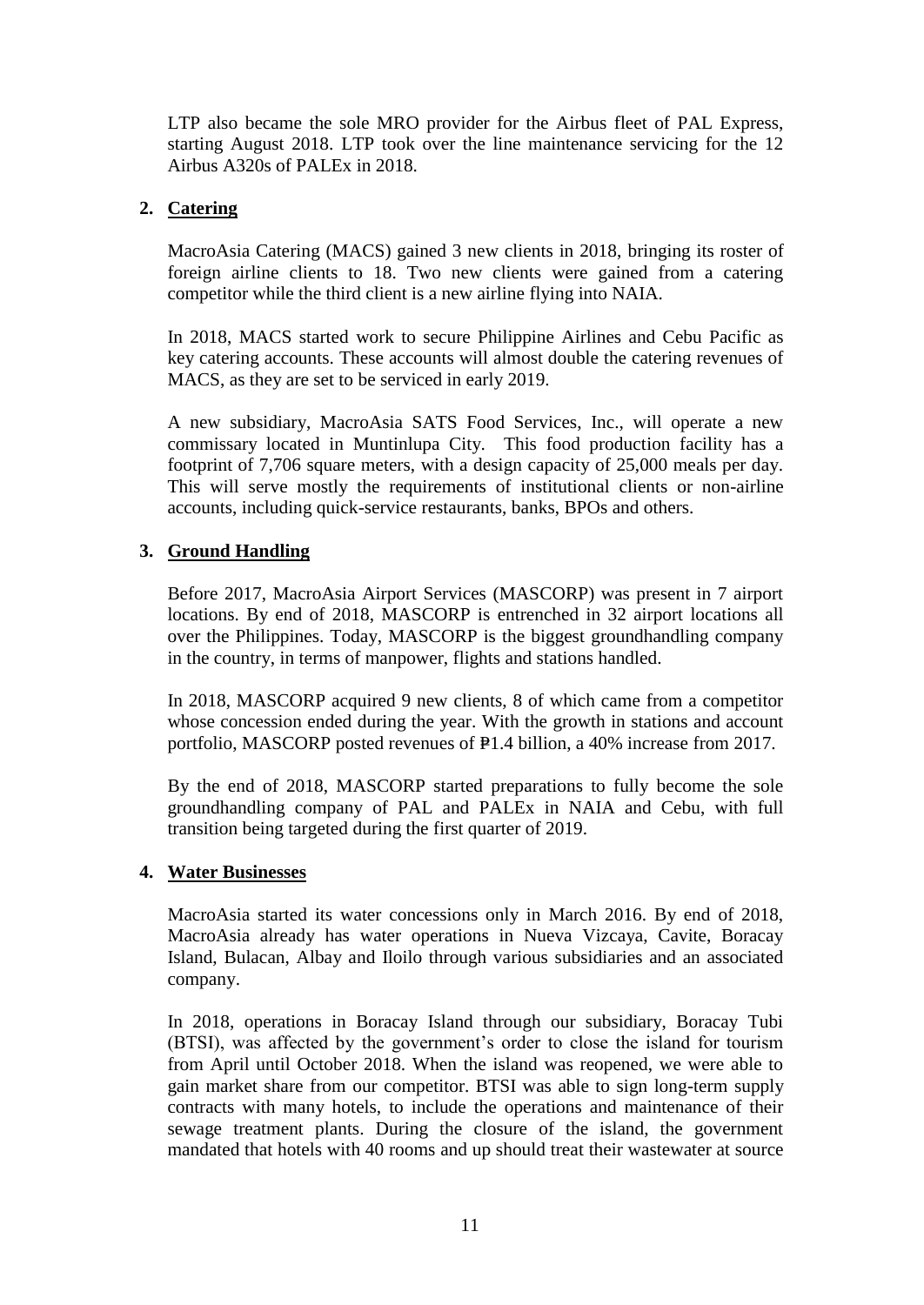by constructing their own individual STPs. BTSI was able to help build more than 70 STPs for various clients in 2018.

In October 2018, MacroAsia acquired 60% of Summa Water Resources, Inc., an Original Equipment Manufacturer (OEM) supplying a full line of standard and fully customizable water and wastewater treatment systems using membrane technologies like Ultrafiltration and Reverse Osmosis Systems. This company also operates and manages Bulk Water Projects in Bulacan, Albay and Iloilo.

This company is now building the water treatment plant for MacroAsia's Maragondon Bulk Water Project in Cavite.

Considering the opportunities that abound, we envision to grow further our water businesses with the mindset to eventually spin off and list this segment separately at the Philippine Stock Exchange within three years.

In the meantime, these water businesses will provide the diversification needed to boost MacroAsia's growth outside of the aviation sector. Together with the aviation businesses, we foresee a strong base to generate shareholder value.

### *Business Outlook In 2019*

Overall, tourism will continue to be vibrant, as more travelers are benefitting from prevailing competitive fare offerings of airlines. More concretely, with our operating developments as reported, we are optimistic and excited in 2019.

Airline catering and ground handling revenues will grow in unprecedented levels, considering the new clients that were secured. Our MRO business will also see growth in revenues due to the new contracts that were signed. Our revenues from the water businesses will similarly expand, because of the bigger account portfolio that we gained in several provinces.

#### *Our Sense of Commitment and Gratitude*

Our operating teams have consistently strived to serve professionally and passionately, often exceeding service standards to our customers' delight. Our passion to generate value for our stakeholders runs high.

With the support of our shareholders, we have marched onwards to face the operating challenges, 24/7.

On behalf of management and our teams, I thank our shareholders and the investing public for inspiring us to give our best always.

Sincerely yours,

**Joseph T. Chua** President and COO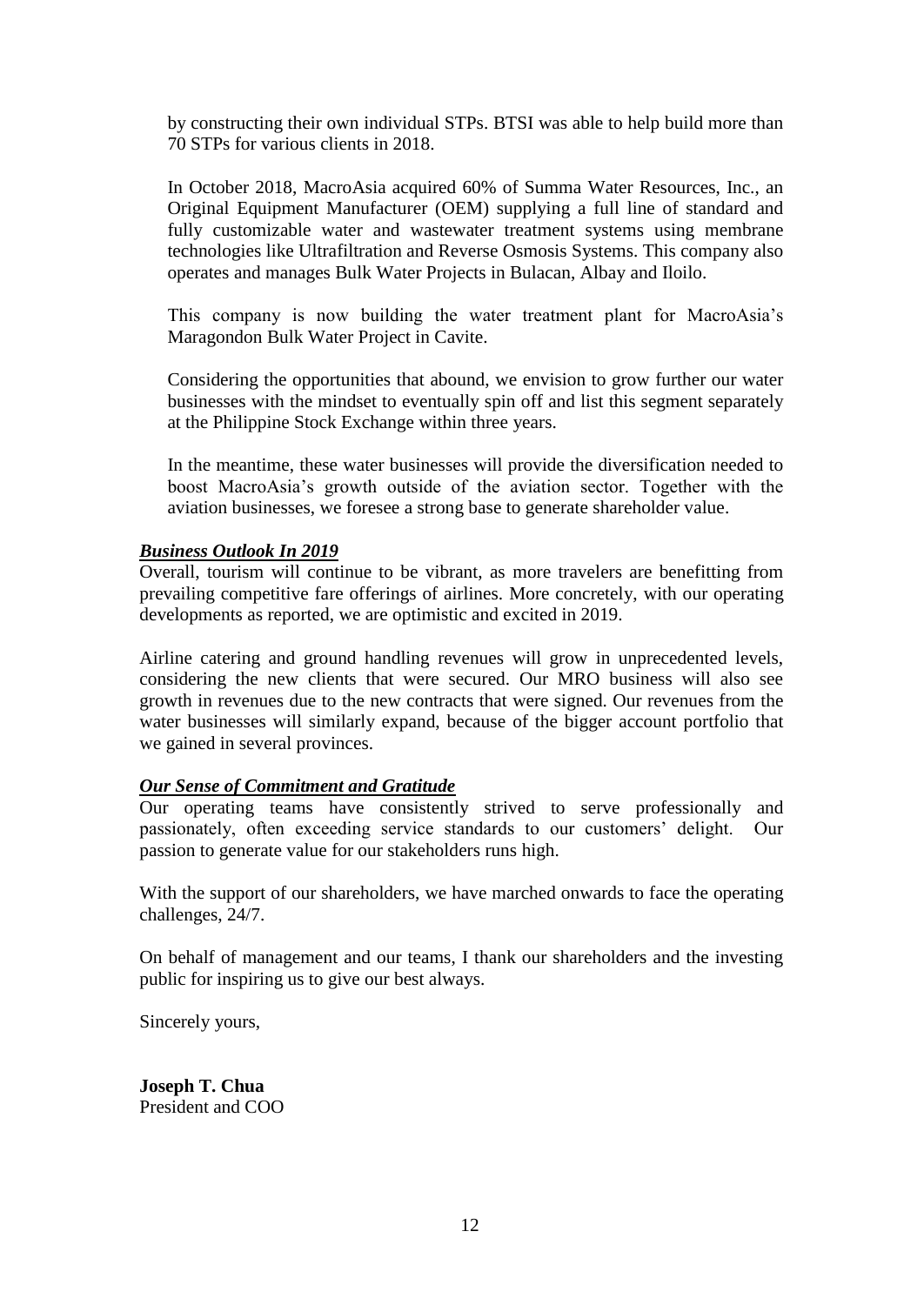# **CFO's Message**

Good afternoon ladies and gentlemen.

Our consolidated revenues in 2018 grew by 23% to  $P3.6$  billion, coming from  $P2.9$ billion in 2017. Consolidated net income for 2018 was  $P1.083$  billion, only 2% higher than the  $P1.063$  billion in 2017. Our 2018 costs grew fast, driven by rapid business expansion but also pressed at the same time by higher prices and commodity supply issues in 2018. In the  $3<sup>rd</sup>$  quarter of 2018, we saw inflation range from 6.4% to 6.7%, as our teams also had to contend with high prices and shortage of items like fruits, veggies and other commodities brought about by weather disturbances, manufacturing or supply chain woes.

Our inflight kitchen unit in NAIA booked revenues that comprise 46% of our total consolidated revenues. With majority of the foreign airlines in NAIA as part of the client porfolio, MacroAsia Catering revenues grew by  $8\%$ , from  $\mathbb{P}1.54$  billion in 2017 to  $P1.66$  billion, out of 3.6 million meals delivered to these clients in 2018. Our drive to get new clients last year was tempered by physical facility constraints, as meal production had already exceeded the design capacity of our NAIA kitchen.

The revenues from ground-handling and aviation services comprise 41% of our consolidated revenues. Our ground handling activities generated  $P1.46$  billion, a 41% increase from P1.03 billion in 2017. MacroAsia Airport Services, our ground handling unit, gained 8 new airline clients last year, and has established its presence in 32 airport stations in 2018, 3 more from the 29 stations in 2017.

Revenues from water operations which contributed 8% of the total consolidated revenues increased by 90%, from  $E142.65$  million in 2017 to  $E271.04$  million in 2018. While our subsidiary Boracay Tubi was impacted by the closure of Boracay Island from April to October last year, our other water companies like Naic Water, Solano Water and our newly acquired subsidiary, Summa Water drove this revenue growth.

Total direct costs in 2018 amounted to  $E2.77$  billion, posting an increase of  $E620.41$ million (+29%) from 2017. We saw higher labor costs in our groundhandling and catering subsidiaries, driven by higher staff numbers and wage increases. The construction costs of sewage treatment plants or STPs by Boracay Tubi also accounted for significant direct cost increases.

Consolidated operating expenses grew by P109.39 million (+18%) from last year's P 614.51 million due to higher personnel costs of indirect staff, start-up costs for new projects, and higher taxes due to more business activities and the Train Law changes on certain tax rates.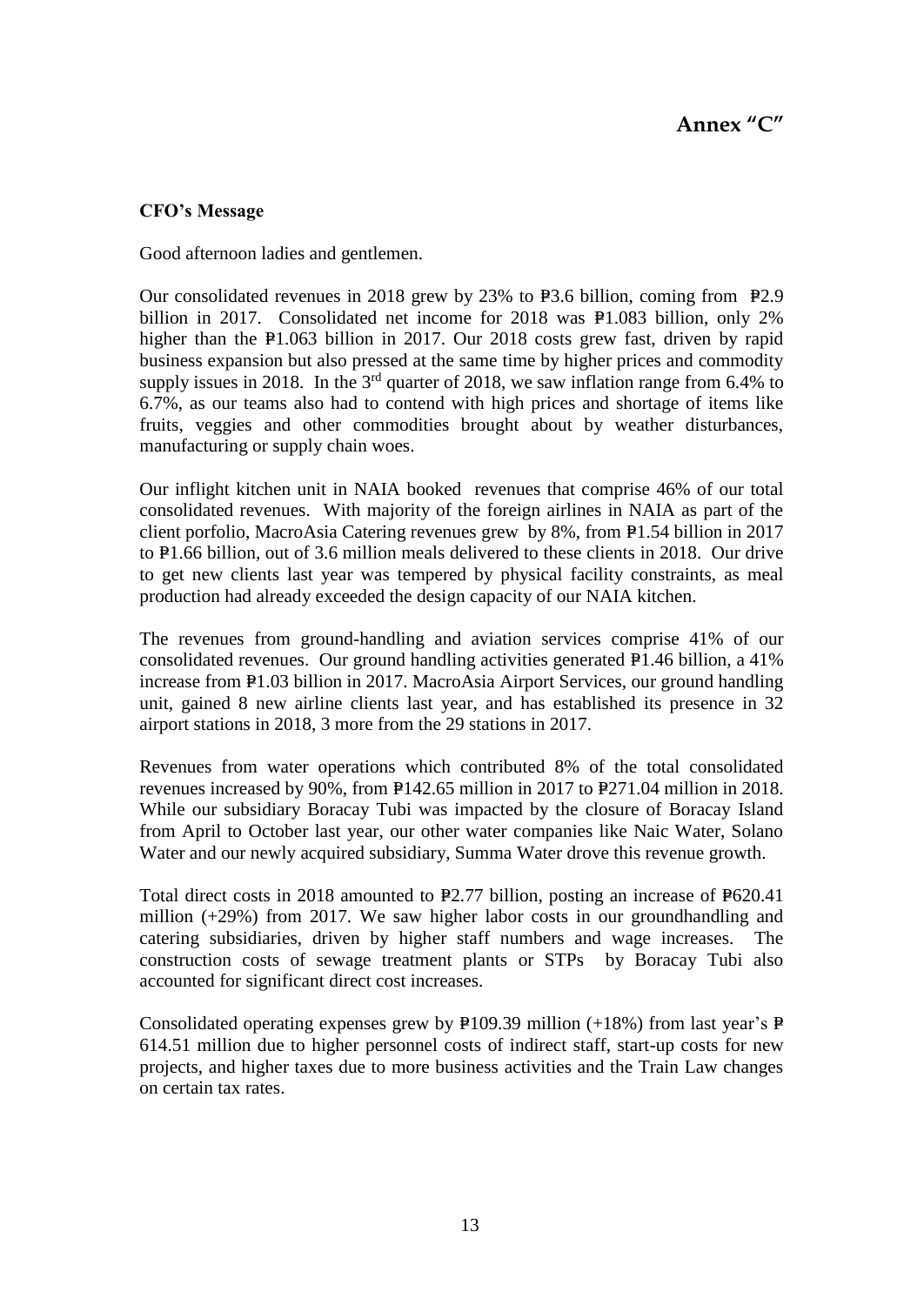Share in net income of associates amounting to  $P1,059.23$  million increased by  $P$ 91.29 (+9%) million, representing MAC's share in the net operating result of its associates (Lufthansa Technik Philippines (LTP, 49% MAC) and Cebu Pacific Catering Services (CPCS, 40% MAC).

For 2018, LTP registered a net income of  $P2.06$  billion from which we share 49% or P= 1,011.68 million. In 2017, MAC's share in LTP's income is  $P928.40$  million, out of  $P$ 1.90 billion. CPCS - our catering associate in Cebu, reflected a 20% increase in its net earnings. MAC booked its  $40\%$  net income share in CPCS at  $P47.55$  million, compared to last year's P39.54 million.

The interest income of  $P11.08$  million pertain to income earned from short-term investments. Financing charges increased from  $P9.39$  million in 2017 to  $P26.45$ million in 2018, aligned with the increase in notes payable of the Group. Other income and charges is higher at  $E$ 57.18 million against the  $E$ 44.29 million in 2017 mainly due to foreign exchange gains.

### **Financial Position**

As of December 31, 2018, our consolidated total assets stood at P8.16 billion, posting a P1.66 billion increase  $(+26%)$  from last year's P6.50 billion.

Cash and cash equivalents stood at  $E675.20$  million,  $E238.00$  million (-26%) lower than 2017 because cash was used to start new companies and expand the operations of MASCORP and BTSI. The Group sees no liquidity issues, as the cash balances of the operating subsidiaries continue to increase from robust operating cash inflows.

Receivables at P $900.42$  million grew by P $202.60$  million (+29%) due to the expansion of our operations and client portfolio. We foresee no collection issues for this account.

Investments in associates are accounted for under the equity method of accounting. This account posted an increase of  $P$ 449.47 million (+22%), from P2.07 billion in  $2017$  to  $E2.51$  billion in 2018.

The group's property and equipment is booked at  $P2.06$  billion, an increase of P 914.01 million from last year's  $P1.15$  billion due to new acquisitions made by our subsidiaries.

Looking at the mix of our assets, liabilities and equity, we assess that our Group has a strong balance sheet, with no liquidity issues foreseen on the short-term, despite robust expansion programs that are underway in our catering, ground handling and water concession units.

### **Buyback Program**

On June 15, 2017, our Board allocated P210 million for a share buyback program, of which we used  $P126.80$  million to buyback 10,198,700 shares. As of December 31, 2018, we have  $26,794,700$  treasury shares, costing on the average  $E6.58$  per share.